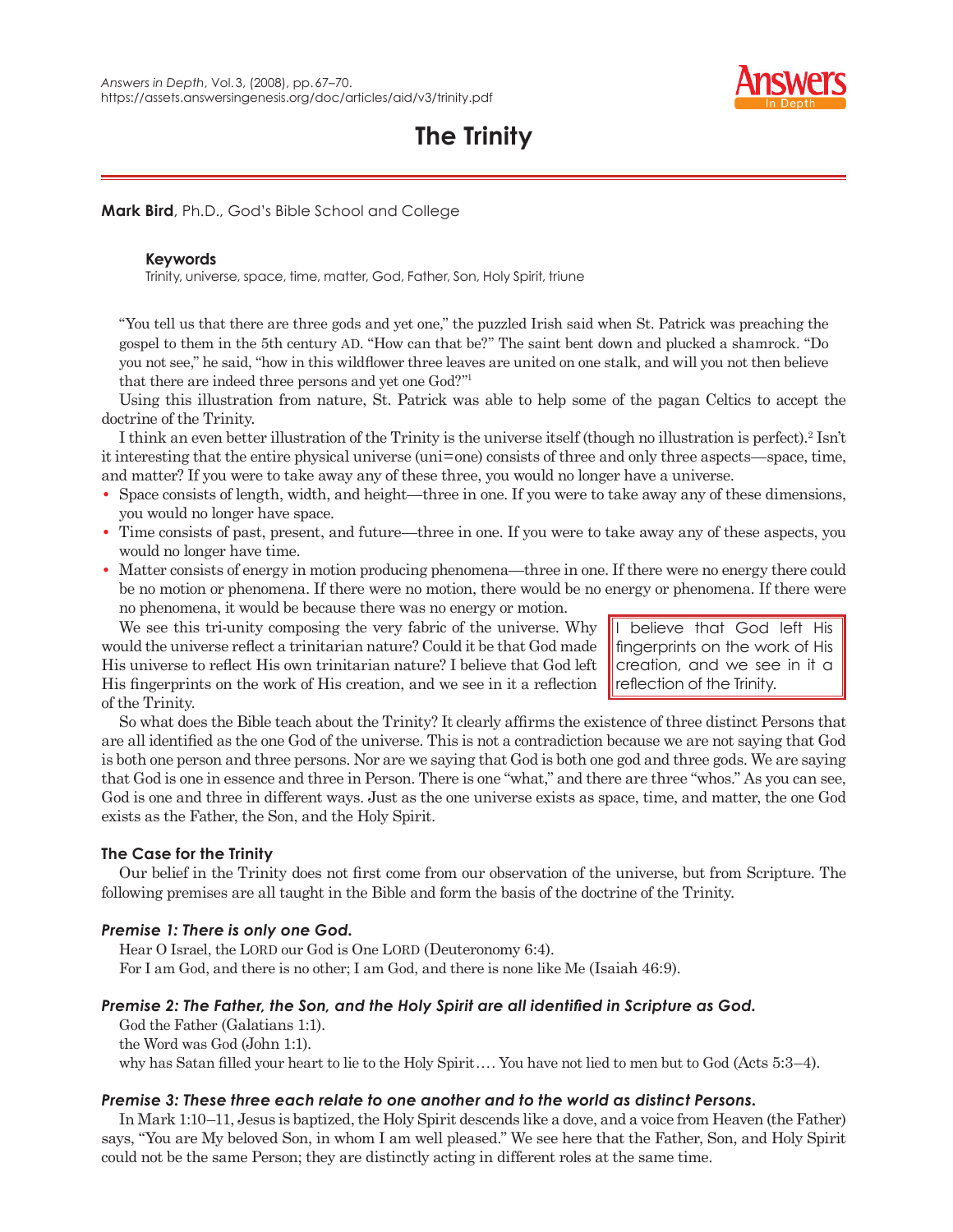Toward the end of His ministry, Jesus said He would ask the Father to send to us "another Helper"—the Holy Spirit (John 15:26). Do you see the three distinct Persons involved in this request?

*Conclusion:* The one true God of the Bible has revealed Himself to exist in three distinct Persons: Father, Son, and Holy Spirit.

There is much, much more evidence to back up each of the above premises biblically. To look at more of the biblical data, please see God Is Triune.<sup>3</sup>

## **The Doctrine of the Trinity Is Essential**

Some say that it is not important to believe the doctrine of the Trinity, but this attitude is mistaken. The doctrine of the Trinity underlies key teachings that are essential to the gospel. For example, those who deny the Trinity usually deny that Jesus is God. But if the Jesus you believe in is not God, you don't have a Jesus who can save you (that is, you have a false savior, or another Jesus, as Paul put it in Galatians 1:6–9).

Also, if we deny that the Father, Son, and Holy Spirit are distinct, we deny God His inherent personal or relational characteristics. For instance, God would not be a loving God from all eternity if He had to wait until He created in order to love anyone (because love must be shared). But if God is more than one Person, there has been a loving relationship from all eternity among the Persons of God. Believing in a relational God is significant because it affects the way we relate to one another, as well as to God.

## **The Father, Son, and Holy Spirit Are Persons Living in Relationship**

The Father, Son, and Holy Spirit are not impersonal entities. They each possess personhood and from eternity past have lived in personal relationship with each other. We call them Persons because they live in relationship with one another and because they all exhibit qualities of "personhood" (that is, will, emotion, intellect, moral character, etc.). Each member of the Trinity can refer to Himself as "I" and can communicate to another member of the Trinity as "You." Though the Father, Son, and Holy Spirit are one God, they are distinct enough to love one another, to give to one another, to communicate to one another, to live for one another, and to indwell one another.

## *The Son's relationship to His Father*

How does the Son relate to the Father? From all eternity the Son has been the Father's beloved and "only begotten Son" (John 3:16; 17:5). Jesus said that the Father had granted Him as Son "to have life in Himself," just "as the Father has life in Himself."4 The Son is eternally self-existent as God and is of the same nature as the Father, yet His existence is from the Father. Eternally, the Son has related to the Father as a Son, and the Father has related to the Son as a Father, though not in a physical sense.

Since the Son has eternally related to the Father as a Son, He is eternally submissive to the Father. That is why the Son allowed Himself to be sent by the Father into the world. And that is why Jesus said, "My Father is greater than I."5 This statement by Jesus only refers to the authority structure within the Godhead; it does not refer to any difference between the nature of the Father and the nature of the Son. It is important to stress that Christ's submission to His Father does not in any way diminish His nature as God the Son. He is equal to the Father in essence. He is to be worshiped and glorified on the same level as the Father. Jesus said that all should honor Him "just as they honor the Father."<sup>6</sup>

## *The Holy Spirit's relationship to the Father and Son*

The word used to show the relationship between the Holy Spirit and the other members of the Trinity is proceeding. In John 15:26, Jesus said that He would send to us the Holy Spirit, "which proceeds from the Father." Though the Spirit proceeds from the Father, He is equal to the Father and the Son and is to be equally honored. Keep in mind that this proceeding and sending is happening between three Persons living in loving relationship with each other.

#### *Structure in the Trinity*

The Father, Son, and Holy Spirit have always existed in a structure of relationships. The Father is the Head, then the Son, then the Spirit. These three timeless and equal Persons have positions of authority based on their relationships with each other. This structure of authority is reflected in the family and in the church. Like the Trinity, all the members of the family and in the church have equal value, but not all have the same role. God commands husbands to lead their wives and fathers to lead their families. This does not make them more important than others in the home or the church. As in the Trinity, difference in roles does not negate equality of value and nature.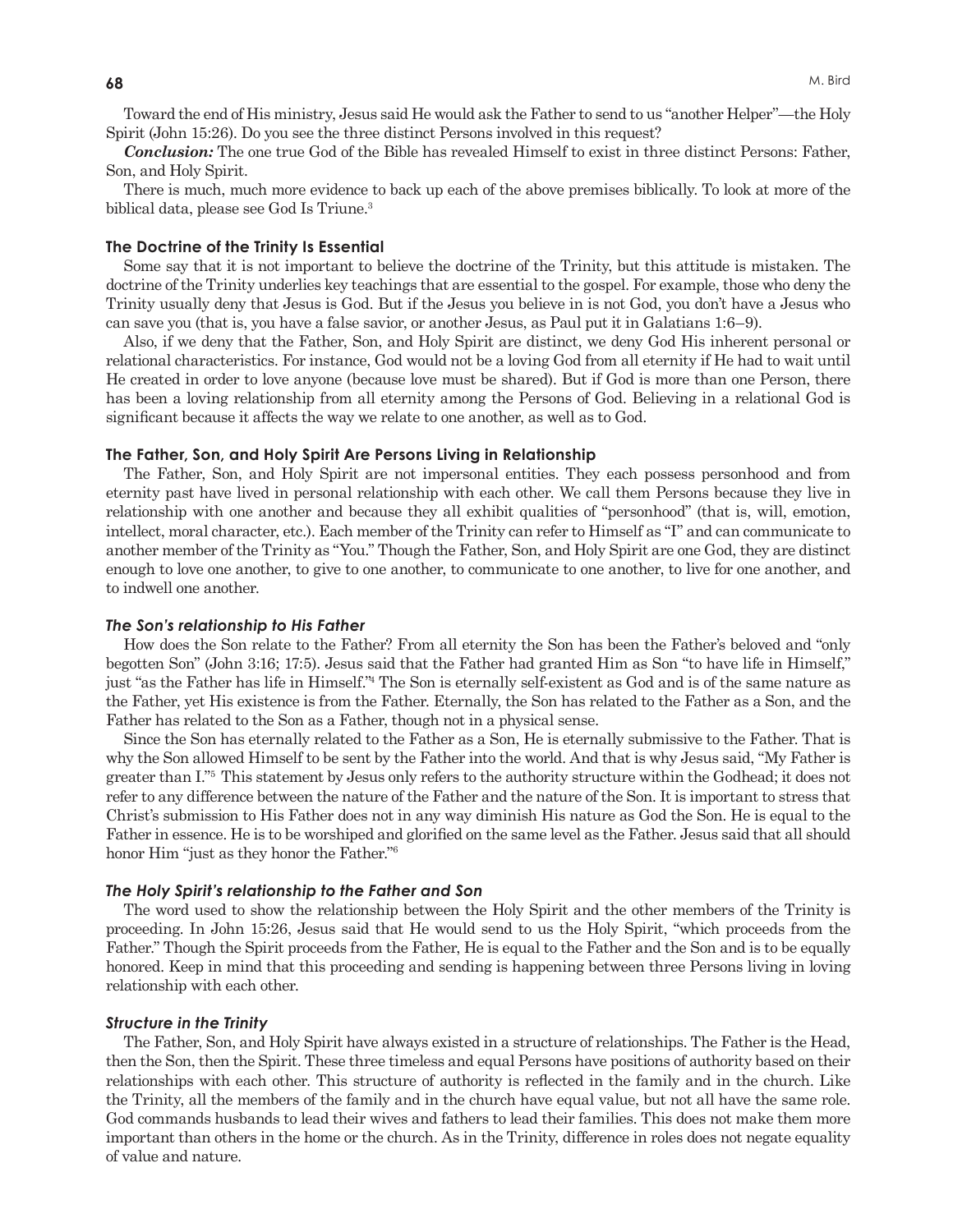#### *Protecting the Oneness of God*

We must make sure we protect the concept of the oneness of God by being careful with the terms that we use to describe the Trinity. Since God is three Persons, but only one Being, it would be inappropriate to speak of members of the Trinity as beings or individuals. We should also use the word distinct rather than separate when speaking of the Persons in the Trinity (they are mutually indwelling and cannot be separated). It would be erroneous to imply that there are three separate individuals in the Trinity. The Trinity consists of one being revealed in three distinct persons.

## **We Reflect God's Personhood and Relations**

As Christians, we derive our concept of person from the relations in the Trinity. From our understanding of the Trinity (a social being), we recognize that a person is a relational being, not just someone with a mind, a will, and emotions. God, as a relational Being, is the source of our personhood. God made us (in His image) as persons who have the capacity to relate to one another and to God. We have a mind, a will, and emotions so that we can have that capacity.

### *Individually we are incomplete*

After God created Adam, He said, "It is not good that man should be alone." Then He made Eve.7 Adam was incomplete without Eve because, without her, he didn't have some other human to relate to. While Genesis 9:6 indicates that each individual human being bears the image of God, Genesis 1:27 also indicates that man and woman together also reflect God's image: "So God created man in His own image, in the image of God He created him, male and female He created them."<sup>8</sup> We too are not functioning as whole persons unless we are in relationship with others, as God is. We don't necessarily need to get married like Adam did (in heaven we won't be married), but we do need to have fellowship with others. God made us to relate to others, as He relates to Himself in His three persons.

# *Relating to reflect the image of God*

Scripture expresses a wonderful comparison between the nature of God and the nature of the Church. Within both God and the Church, there is diversity, yet in unity. According to 1 Corinthians 12, the body of Christ is a unity composed of many parts functioning together for a purpose. Can you see how the body of Christ reflects the image of God? The Apostle Paul expected all the various members of the Church to bond together in love so that all believers would grow to be more like Christ. Paul prayed that we would:

grow up in all things into Him who is the head—Christ—from whom the whole body, joined and knit together by what every joint supplies, according to the effective working by which every part does its share, causes growth of the body for the edifying of itself in love (Ephesians 4:15–16).

All of us are to use our gifts and abilities to help others grow spiritually. In doing so, we will be reflecting God's relational nature. There is "no holiness apart from social holiness" (as John Wesley said). Spiritual growth occurs in community (in fellowship and intimacy with other believers). This mirrors the social nature of God.

If the members of the Trinity have for eternity lived in self-giving love for each other, shouldn't we live in loving relationships with others? We were made in the image of God as social, relational beings. Should we not then focus on others rather than ourselves? Should we not emphasize community instead of "radical" individualism?

### **Trinitarian Worship**

What does it mean to worship as a Trinitarian? A unitarian would pray only to the Father, neglecting the Son and the Spirit in worship. Trinitarian worship recognizes that we come to the Father with the aid of the Spirit and on the basis of the atoning work of the Son. As Trinitarians, we are to pray to the Father, in the Spirit, through the Son.

An important goal of worship is for us to become caught up into the dynamic life of God, into the love relationship that the members of the Trinity have for each other. Think particularly of the love that exists between the Father and the Son.<sup>9</sup> Also think of what Christ did on the cross so that we could experience that love. The Father and Son live in wonderful communion with each other, and as a result of the Son's atoning work, the Spirit is able to help us participate in that fervent love relationship.

As Trinitarians, we not only pray to the Father, in the Spirit, through the Son, but we also pray to the Father, to the Son, and to the Spirit. Each of the members of the Trinity are to be prayed to, to be adored, to be verbally glorified, for they are all God and must be equally honored. Trinitarian worship brings glory to each member of the Trinity equally, recognizing the role each plays in our salvation.